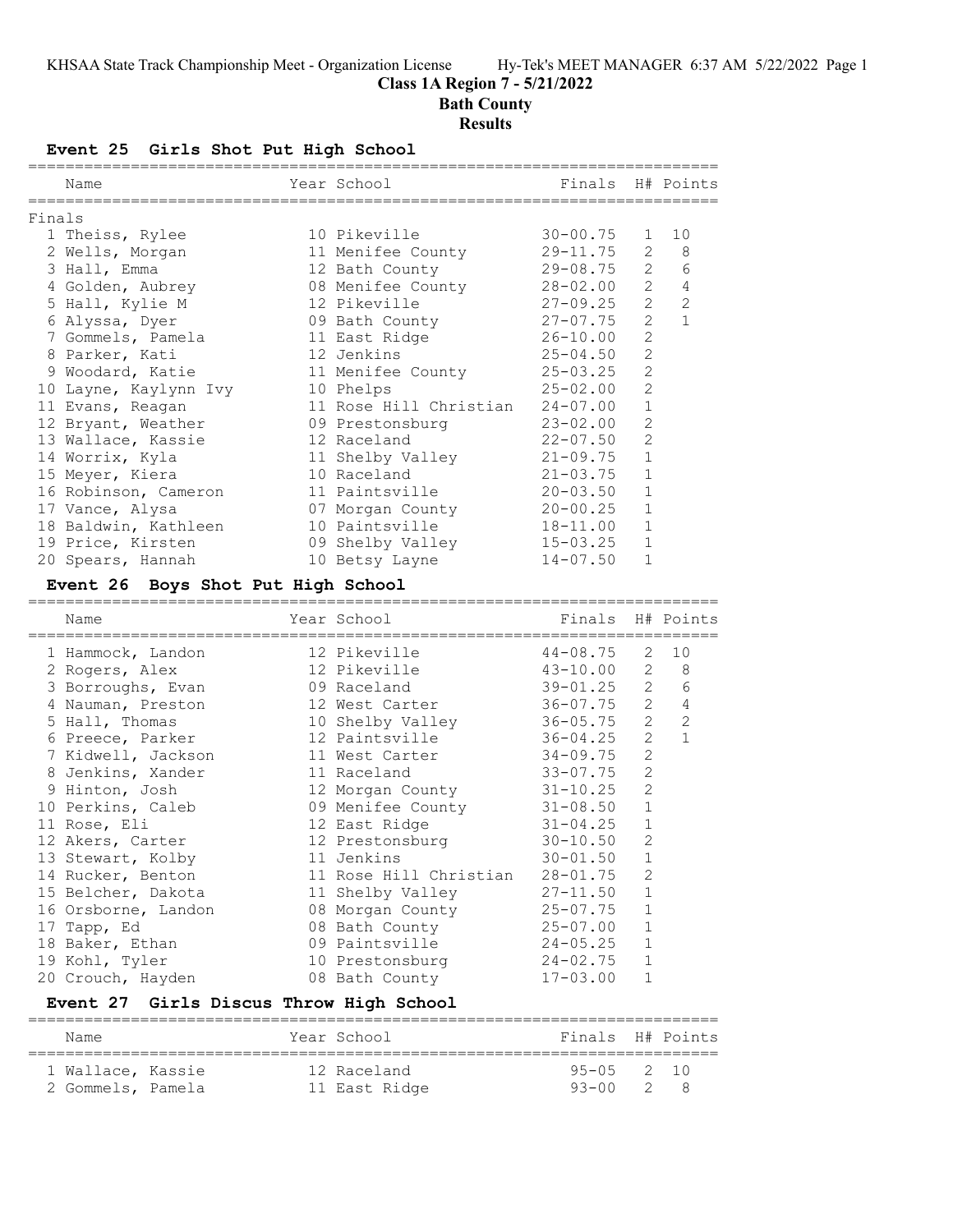## **Class 1A Region 7 - 5/21/2022**

# **Bath County**

## **Results**

### **....Event 27 Girls Discus Throw High School**

| 3 Theiss, Rylee      | 10 Pikeville           | $86 - 09$ | 1            | 6 |
|----------------------|------------------------|-----------|--------------|---|
| 4 Alyssa, Dyer       | 09 Bath County         | $83 - 07$ | 2            | 4 |
| 5 Wells, Morgan      | 11 Menifee County      | 74-05     | 2            | 2 |
| 6 Meyer, Kiera       | 10 Raceland            | $74 - 03$ | 2            | 1 |
| 7 Casey, Amelia      | 11 Phelps              | 69-05     | 2            |   |
| 8 Bryant, Weather    | 09 Prestonsburg        | 65-03     | 2            |   |
| 9 Baldwin, Kathleen  | 10 Paintsville         | 63-03     | $\mathbf{1}$ |   |
| 10 Hall, Kylie M     | 12 Pikeville           | 63-02     | 2            |   |
| 11 Parker, Kati      | 12 Jenkins             | $62 - 00$ | 2            |   |
| 12 Vance, Alysa      | 07 Morgan County       | $61 - 01$ | $\mathbf{1}$ |   |
| 12 Woodard, Katie    | 11 Menifee County      | $61 - 01$ | $\mathbf{1}$ |   |
| 14 Cox, Makayla      | 09 Shelby Valley       | $60 - 05$ | $\mathbf{1}$ |   |
| 15 Compton, August   | 12 Shelby Valley       | $53 - 01$ | $\mathbf{1}$ |   |
| 16 Robinson, Cameron | 11 Paintsville         | $51 - 09$ | $\mathbf{1}$ |   |
| 17 Spears, Hannah    | 10 Betsy Layne         | $41 - 09$ | $\mathbf{1}$ |   |
| 18 Evans, Reagan     | 11 Rose Hill Christian | $37 - 07$ | 1            |   |
| -- Hall, Emma        | 12 Bath County         | FOUL      | 2            |   |

## **Event 28 Boys Discus Throw High School**

| Name                 | Year School       | Finals H# Points |                |                |
|----------------------|-------------------|------------------|----------------|----------------|
| 1 Rogers, Alex       | 12 Pikeville      | $126 - 10$       | 2              | 10             |
| 2 Borroughs, Evan    | 09 Raceland       | $107 - 06$       | 2              | 8              |
| 3 Hammock, Landon    | 12 Pikeville      | $105 - 01$ 2     |                | 6              |
| 4 Nauman, Preston    | 12 West Carter    | $104 - 06$       | 2              | $\overline{4}$ |
| 5 Goble, Breydon     | 11 Prestonsburg   | $102 - 00$       | 2              | $\overline{2}$ |
| 6 Jenkins, Xander    | 11 Raceland       | $93 - 05$        | 2              |                |
| 7 Hall, Thomas       | 10 Shelby Valley  | $92 - 00$        | $\overline{2}$ |                |
| 8 Elkins, Josh       | 11 Prestonsburg   | 88-09            | 2              |                |
| 9 Kidwell, Jackson   | 11 West Carter    | 88-02            | $\overline{2}$ |                |
| 10 Hinton, Josh      | 12 Morgan County  | $87 - 09$        | $\overline{2}$ |                |
| 11 Perkins, Caleb    | 09 Menifee County | 81-10            | $\mathbf{1}$   |                |
| 12 Hunt, Kash        | 11 Bath County    | 76-08            | 1              |                |
| 13 Cummings, Anthony | 10 East Ridge     | 76-00            | $\mathbf{1}$   |                |
| 14 Belcher, Dakota   | 11 Shelby Valley  | 74-03            | $\overline{2}$ |                |
| 15 Tapp, Ed          | 08 Bath County    | $71 - 01$        | $\mathbf{1}$   |                |
| 16 Preece, Parker    | 12 Paintsville    | $70 - 11$        | $\mathbf{1}$   |                |
| 17 Clevinger, Jeremy | 12 East Ridge     | $65 - 00$        | $\mathbf{1}$   |                |
| 18 Orsborne, Landon  | 08 Morgan County  | 57-01            | $\mathbf{1}$   |                |
| 19 Baker, Ethan      | 09 Paintsville    | $55 - 03$        |                |                |
|                      |                   |                  |                |                |

## **Event 29 Girls Long Jump High School**

| Name                  | Year School       | Finals Points |               |
|-----------------------|-------------------|---------------|---------------|
| 1 Casey, Amelia       | 11 Phelps         | $14 - 06.00$  | 10            |
| 2 Chaney, Emily       | 12 East Ridge     | $14 - 05.50$  | - 8           |
| 3 Clark, Makayla      | 12 Raceland       | $14 - 00.00$  | 6             |
| 4 Newman, Shaylen     | 11 Raceland       | $13 - 07.00$  |               |
| 5 Mckinney, Taylor    | 12 Pikeville      | $13 - 06.75$  | $\mathcal{L}$ |
| 6 Dolihite, Catherine | 08 Pikeville      | $12 - 06.00$  | 1             |
| 7 Burgess, Payton     | 08 Menifee County | $12 - 00.75$  |               |
| 8 Kelly, Kara         | 11 Morgan County  | $11 - 11.00$  |               |
| 9 Mann, Lauren        | 11 East Ridge     | $11 - 00.00$  |               |
|                       |                   |               |               |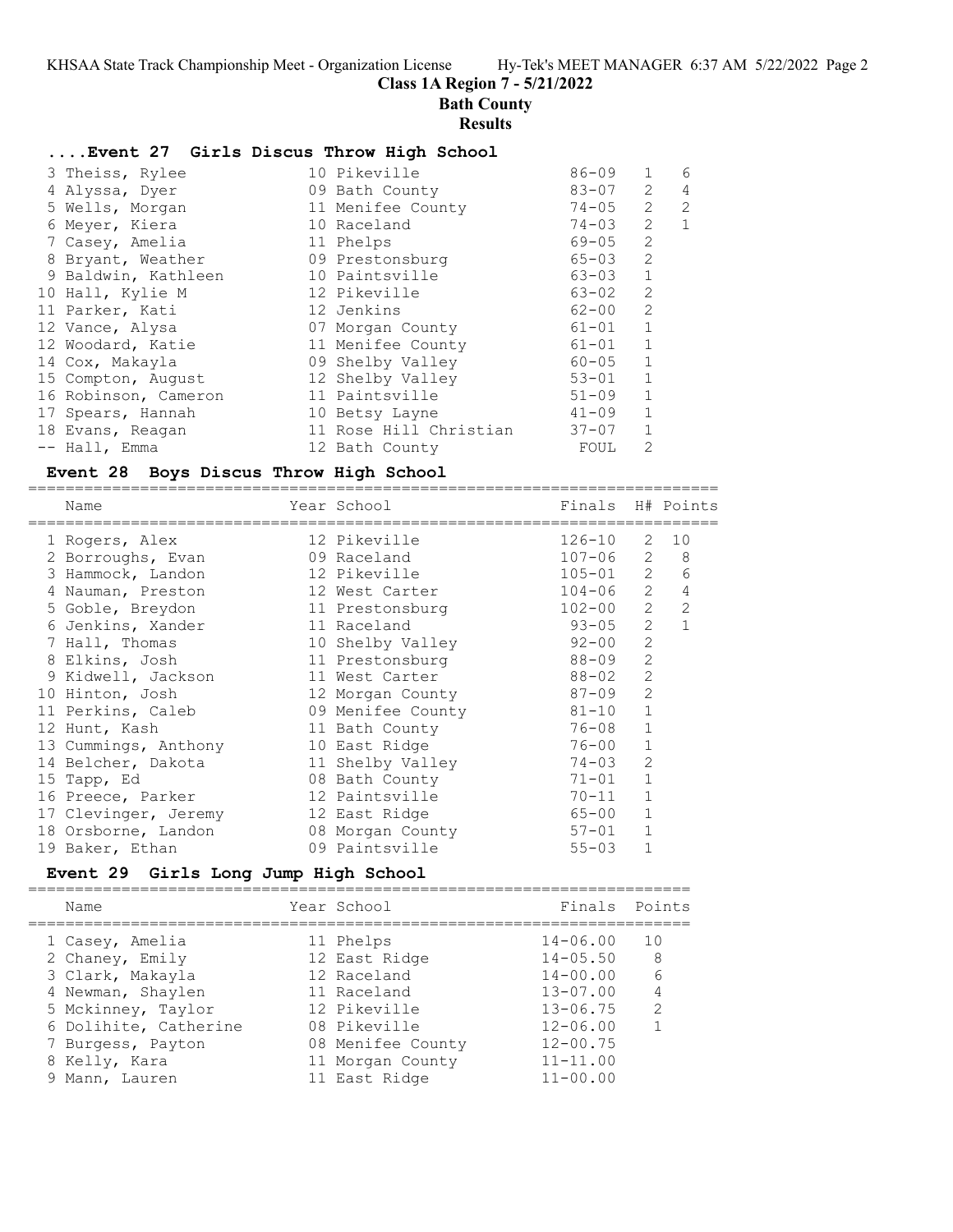**Class 1A Region 7 - 5/21/2022**

=======================================================================

**Bath County**

#### **Results**

### **....Event 29 Girls Long Jump High School**

| 10 Akers, Paisley    | 09 Prestonsburg  | $10 - 09.75$ |
|----------------------|------------------|--------------|
| 11 Reynolds, Jada    | 10 Betsy Layne   | $10 - 01.00$ |
| 12 Baldwin, Kathleen | 10 Paintsville   | $9 - 07.50$  |
| 13 Bolden, Breeanna  | 11 Shelby Valley | $9 - 05.75$  |
| 14 Veronneau, Julia  | 09 Paintsville   | $8 - 10.50$  |
| -- Williams, Karly   | 09 Betsy Layne   | FOUL         |
| -- Ousley, Allysa    | 11 Prestonsburg  | FOUL         |

### **Event 30 Boys Long Jump High School**

==========================================================================

| Name                   | Year School       | Finals H# Points | --------       |                |
|------------------------|-------------------|------------------|----------------|----------------|
| 1 Lockhart, Zac        | 12 Pikeville      | $20 - 05.50$     | 2              | 10             |
| 2 Lykins, Mason        | 11 Raceland       | 19-09.00         | 2              | - 8            |
| 3 Amador, Bryan        | 10 Prestonsburg   | 18-09.00         | 2              | 6              |
| 4 Williams, Dillon     | 10 Betsy Layne    | 18-03.50         | $\overline{2}$ | $\overline{4}$ |
| 5 Hill, Judah          | 12 Bath County    | $17 - 03.00$     | $\mathbf{1}$   | $\mathcal{L}$  |
| 6 Hill, Jonah          | 10 Bath County    | $17 - 01.50$     | 2              | $\mathbf{1}$   |
| 7 Manley, Aiden        | 09 Menifee County | $16 - 11.00$     | $\overline{2}$ |                |
| 8 Dean, Dwaylon        | 09 West Carter    | $16 - 01.50$     | $\overline{2}$ |                |
| 8 Gallion, Parker      | 12 Raceland       | $16 - 01.50$     | $\overline{2}$ |                |
| 8 Hancock, Trey        | 11 Pikeville      | $16 - 01.50$     | $\mathbf{1}$   |                |
| 11 Jackson, Joe        | 09 Betsy Layne    | $15 - 09.50$     | $\mathbf{1}$   |                |
| 12 Williamson, Clinton | 12 East Ridge     | $15 - 04.00$     | $\mathbf{1}$   |                |
| 13 Runyon, Clay        | 07 Paintsville    | $14 - 03.00$     | 1              |                |
| 14 Price, Baylor       | 09 Paintsville    | $14 - 01.00$     |                |                |
| 15 Osborne, Isaac      | 12 East Ridge     | $13 - 11.00$     | $\mathbf{1}$   |                |
| 16 Solorzano, Nico     | 08 Prestonsburg   | $13 - 08.00$     |                |                |
| 17 Maynard, John       | 08 Morgan County  | 12-06.00         |                |                |
| 18 Hylton, John        | 08 Morgan County  | $12 - 03.00$     |                |                |

#### **Event 31 Girls Triple Jump High School**

| Name                  | Year School       | Finals       | Points         |
|-----------------------|-------------------|--------------|----------------|
| 1 Parks, Taylor       | 11 Menifee County | $34 - 00.00$ | 10             |
| 2 Baker, Shalyne      | 09 Menifee County | $32 - 09.25$ | 8              |
| 3 Clark, Makayla      | 12 Raceland       | $32 - 01.75$ | 6              |
| 4 Lin, Nicole         | 08 Pikeville      | $31 - 02.25$ | $\overline{4}$ |
| 5 Maynard, Sophie     | 08 Raceland       | $31 - 00.25$ | $\mathcal{L}$  |
| 6 Chaney, Emily       | 12 East Ridge     | $27 - 06.00$ |                |
| 7 Dolihite, Catherine | 08 Pikeville      | $27 - 01.75$ |                |
| 8 Ward, Kara          | 11 Paintsville    | $26 - 03.00$ |                |
| 9 Norman, Bailey      | 08 Phelps         | $25 - 11.50$ |                |
| 10 Spears, Hannah     | 10 Betsy Layne    | $24 - 02.50$ |                |
| -- Lewis, Janesey     | 10 Morgan County  | FOUL         |                |
| -- Veronneau, Julia   | 09 Paintsville    | FOUL         |                |

### **Event 32 Boys Triple Jump High School**

| Name                                              |  | Year School                                     | Finals Points                                   |   |  |  |  |
|---------------------------------------------------|--|-------------------------------------------------|-------------------------------------------------|---|--|--|--|
| 1 Rogers, Jacob<br>2 Hill, Judah<br>3 Mason, Zack |  | 10 Pikeville<br>12 Bath County<br>11 East Ridge | $40 - 06.00$ 10<br>$39 - 02.25$<br>$37 - 06.50$ | 8 |  |  |  |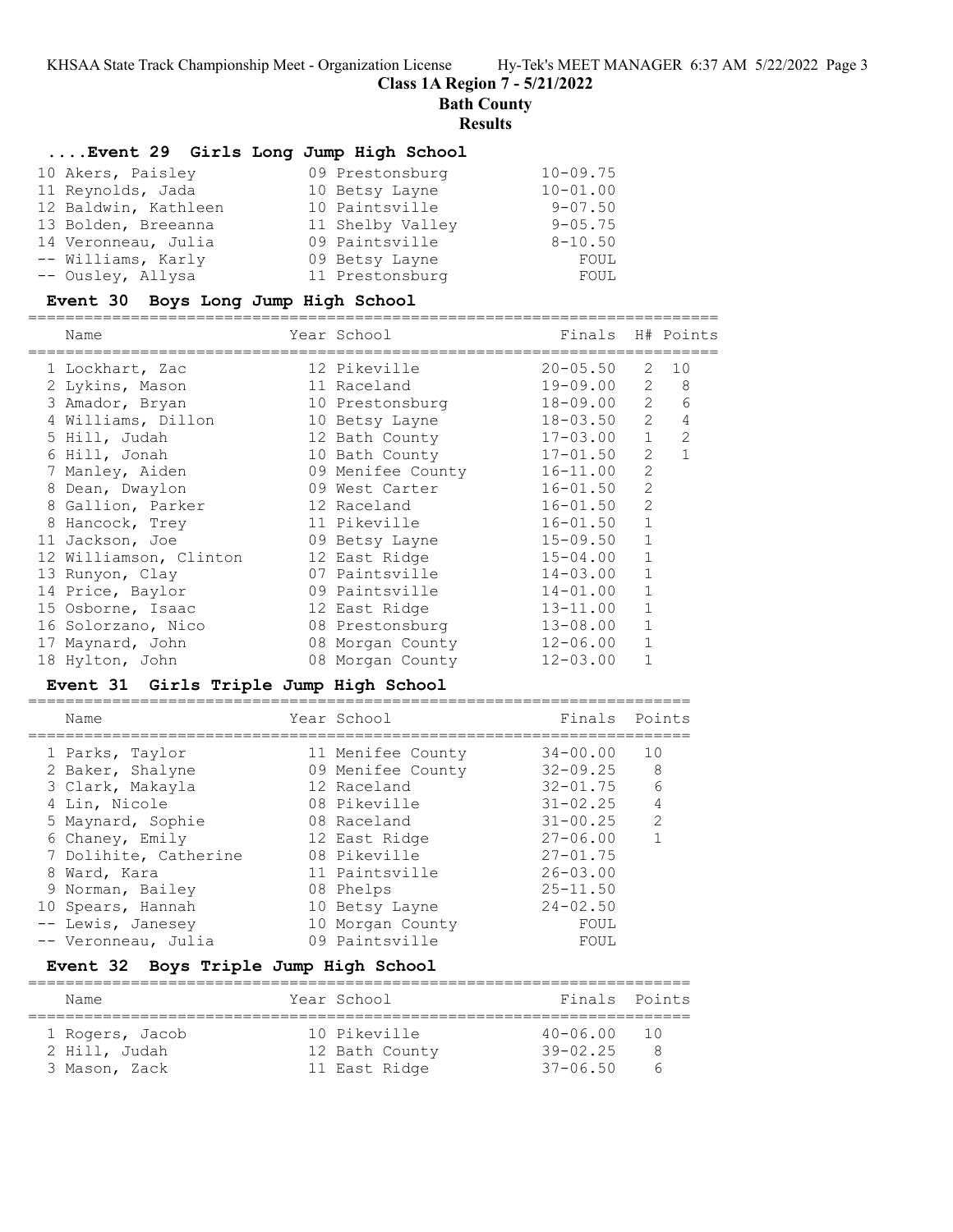**Class 1A Region 7 - 5/21/2022**

**Bath County**

### **Results**

### **....Event 32 Boys Triple Jump High School**

| 4 Bell, Cameron    | 10 Raceland       | $36 - 09.00$ | 4             |
|--------------------|-------------------|--------------|---------------|
| 5 Williams, Dillon | 10 Betsy Layne    | $36 - 05.50$ | $\mathcal{P}$ |
| 6 Bentley, William | 12 Shelby Valley  | $35 - 07.00$ |               |
| 7 Ricker, Brevon   | 09 Menifee County | $35 - 06.50$ |               |
| 8 Rowsey, Bryson   | 08 Raceland       | $34 - 06.50$ |               |
| 9 Jackson, Joe     | 09 Betsy Layne    | $33 - 02.00$ |               |
| 10 Woods, Jacob    | 12 East Ridge     | $32 - 02.25$ |               |
| 11 Coleman, Isaac  | 12 Pikeville      | $30 - 06.00$ |               |
| 12 Gibson, Jonah   | 07 Bath County    | $29 - 07.00$ |               |

### **Event 33 Girls High Jump High School**

=======================================================================

| Name              | Year School       | Finals       | Points         |
|-------------------|-------------------|--------------|----------------|
| 1 Clark, Makayla  | 12 Raceland       | $4 - 08.00$  | 10             |
| 2 Ward, Kara      | 11 Paintsville    | $4 - 06.00$  | 8              |
| 3 Rogers, Ava     | 08 Pikeville      | $4 - 04.00$  | 6              |
| 4 Baker, Shalyne  | 09 Menifee County | $J4 - 04.00$ | $\overline{4}$ |
| 5 McPherson, Abby | 09 Morgan County  | $J4 - 04.00$ | $\mathcal{L}$  |
| 6 Roark, Kiley    | 08 Raceland       | $4 - 02.00$  | 0.33           |
| 6 Carver, Heaven  | 12 Morgan County  | $4 - 02.00$  | 0.33           |
| 6 Kinner, Kylie   | 07 Paintsville    | $4 - 02.00$  | 0.33           |
| 9 Fitzer, Muriel  | 09 Pikeville      | $4 - 00.00$  |                |
| 10 Wells, Andi    | 09 Menifee County | $3 - 10.00$  |                |
| 10 Hylton, Jade   | 09 Prestonsburg   | $3 - 10.00$  |                |

### **Event 34 Boys High Jump High School**

| Name                   | Year School       | Finals Points |                |
|------------------------|-------------------|---------------|----------------|
| 1 Lykins, Mason        | 11 Raceland       | $6 - 02.00$   | 10             |
| 2 Mason, Zack          | 11 East Ridge     | 5-10.00       | 8              |
| 3 Wright, Kendal       | 12 Pikeville      | J5-10.00      | 6              |
| 4 Hill, Judah          | 12 Bath County    | $5 - 08.00$   | $\overline{4}$ |
| 5 Gallion, Parker      | 12 Raceland       | $5 - 06.00$   | 2              |
| 6 Jones, Giovanni      | 10 Shelby Valley  | $5 - 04.00$   | $\mathbf{1}$   |
| 7 Hill, Jonah          | 10 Bath County    | $5 - 02.00$   |                |
| 7 Liu, Anan            | 11 Prestonsburg   | $5 - 02.00$   |                |
| 9 Gibson, Gavin        | 09 Jenkins        | $J5 - 02.00$  |                |
| 10 Stratton, Mason     | 10 Betsy Layne    | $J5 - 02.00$  |                |
| 11 Williams, Dillon    | 10 Betsy Layne    | $5 - 00.00$   |                |
| 12 Williamson, Clinton | 12 East Ridge     | $J5 - 00.00$  |                |
| 13 Pack, Noah          | 09 Morgan County  | $4 - 10.00$   |                |
| 13 Manley, Aiden       | 09 Menifee County | $4 - 10.00$   |                |
| 15 Huff, Wolfgang      | 09 Prestonsburg   | $J4 - 10.00$  |                |
| 16 Wright, Isaac       | 12 Morgan County  | $J4 - 10.00$  |                |
| 17 Ramey, Greg         | 10 Paintsville    | $4 - 08.00$   |                |
| 18 Runyon, Clay        | 07 Paintsville    | $J4 - 08.00$  |                |
|                        |                   |               |                |

### **Event 35 Girls Pole Vault High School**

| Name            | Year School | Finals Points |             |
|-----------------|-------------|---------------|-------------|
| 1 Hale, Sophie  | 11 Raceland | 7-00 00       | $\sqrt{10}$ |
| 2 Heath, Taylor | 11 Raceland | $6 - 00.00$   |             |